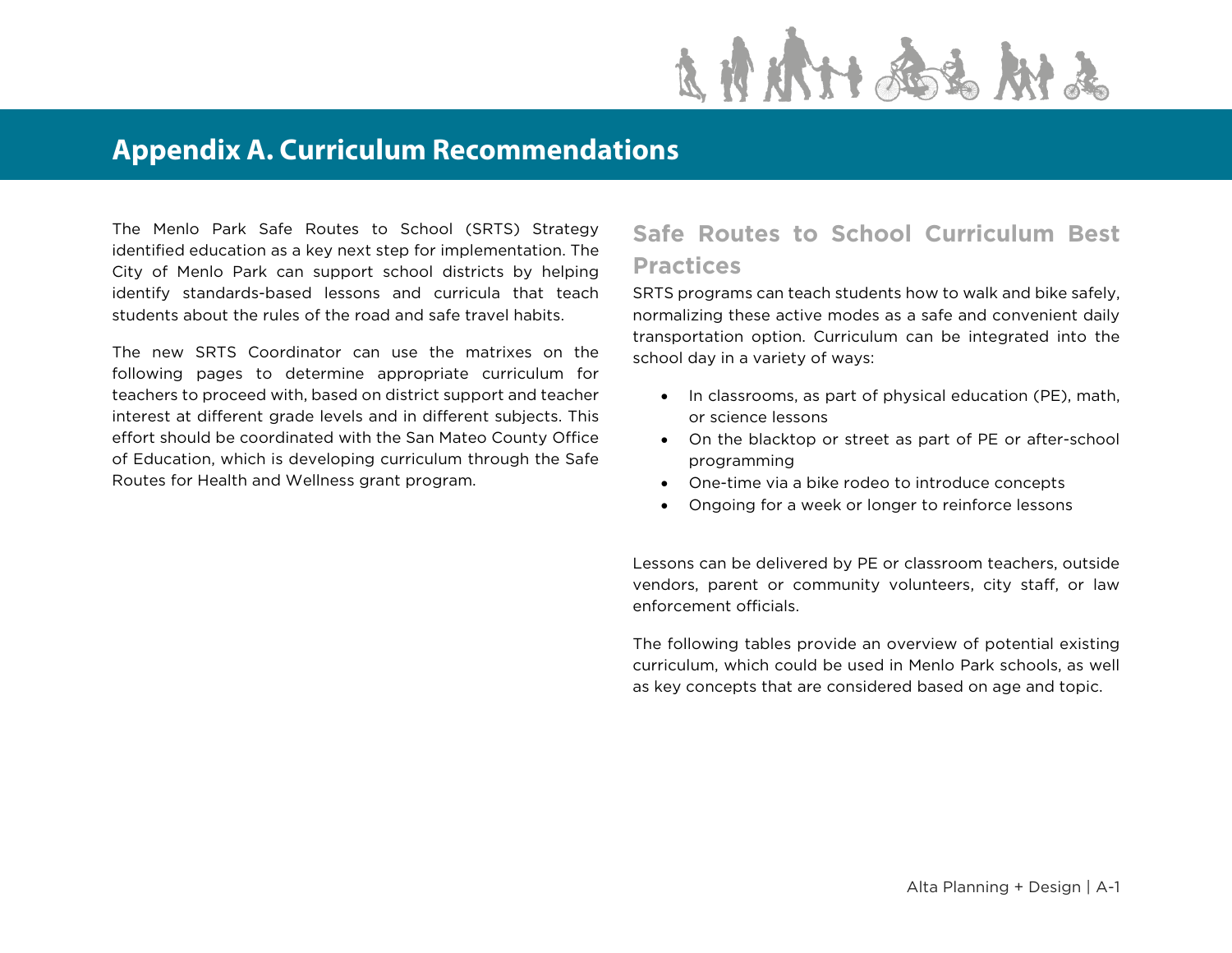## **Curricula Matrix**

| <b>Grades</b>                  | <b>Pedestrian</b><br>(Ped) Safety                                                                                                                                         | <b>Bike Safety</b>                                                                                              | Math +Science +<br><b>Health</b>                                                                                                                                                  | <b>Social Studies:</b><br><b>Geography + Civics</b>                                                                                                  | <b>Language Arts:</b><br><b>Reading, Writing +</b><br><b>Communicating</b>                                                                                                            | <b>Physical</b><br><b>Education</b>                                                                                                                               |
|--------------------------------|---------------------------------------------------------------------------------------------------------------------------------------------------------------------------|-----------------------------------------------------------------------------------------------------------------|-----------------------------------------------------------------------------------------------------------------------------------------------------------------------------------|------------------------------------------------------------------------------------------------------------------------------------------------------|---------------------------------------------------------------------------------------------------------------------------------------------------------------------------------------|-------------------------------------------------------------------------------------------------------------------------------------------------------------------|
| $Pre-K -$<br>Kinder-<br>garten | NHSTA's Child<br>Pedestrian<br><b>Safety Education</b><br>(Teachers full<br>PDF Guide)                                                                                    | Pedestrian &<br><b>Bicycle Information</b><br>Center: Bicycle<br><b>Safer Journey</b>                           | Colorado Department<br>of Transportation:<br><b>Core Subject Lesson</b><br>Plans<br>lowa Bicycle<br>Coalition: Kids on the<br>Move Bike & Ped<br>Safety Curriculum                | Alameda SRTS K-<br>1: Lesson plan:<br><b>Walking Makes Sense</b><br>Colorado Department<br>of Transportation:<br><b>Core Subject Lesson</b><br>Plans | Colorado Department<br>of Transportation:<br>Core Subject Lesson<br><b>Plans</b><br>Iowa Bicycle Coalition:<br>Kids on the Move<br><b>Bicycle and Pedestrian</b><br>Safety Curriculum | <b>Bicycle Alliance</b><br>of Minnesota's<br><b>Walk! Bike! Fun!</b>                                                                                              |
| $1 - 3$                        | NHSTA's Child<br>Pedestrian<br><b>Safety Education</b><br>(Teachers full<br>PDF Guide)<br>Alameda 2-3:<br>Intersections<br>galore<br>Minnesota Walk!<br><b>Bike! Fun!</b> | Pedestrian &<br>Bicycle Information<br>Center: Bicycle<br>Safer Journey<br>Minnesota Walk!<br><b>Bike! Fun!</b> | Colorado Department<br>of Transportation:<br><b>Core Subject Lesson</b><br>Plans<br>lowa Bicycle<br>Coalition: Kids on the<br>Move Bicycle and<br>Pedestrian Safety<br>Curriculum | Alameda 2-3: Lesson<br>plans: Intersections<br>Galore, Walk Around<br>the Block, Active<br>Travel Choices,<br>Pollution Solutions.                   | Colorado Department<br>of Transportation:<br><b>Core Subject Lesson</b><br>Plans<br>Iowa Bicycle Coalition:<br>Kids on the Move<br><b>Bicycle and Pedestrian</b><br>Safety Curriculum | NHSTA's Child<br>Pedestrian<br>Safety<br><b>Education</b><br>(Teachers full<br><b>PDF Guide)</b><br><b>Bicycle Alliance</b><br>of Minnesota's<br>Walk! Bike! Fun! |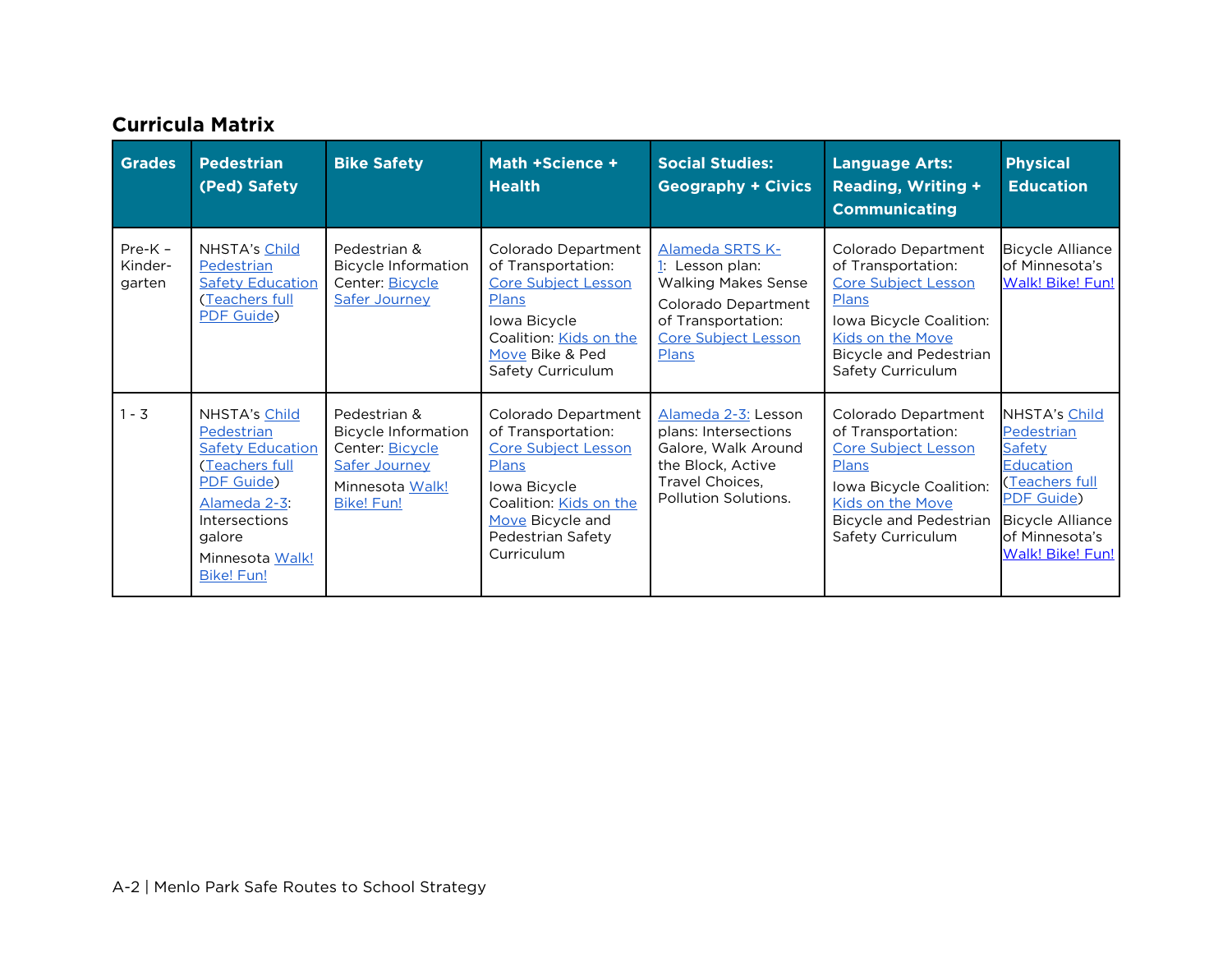| <b>Grades</b> | <b>Pedestrian</b><br>(Ped) Safety                                                                                                                                                                                                                                        | <b>Bike Safety</b>                                                                                                                                                                                                                                                                                                                   | Math +Science +<br><b>Health</b>                                                                                                                                                                                                                                                                                                                                                                                                                                                    | <b>Social Studies:</b><br><b>Geography + Civics</b>                                                                                                                                                                              | <b>Language Arts:</b><br><b>Reading, Writing +</b><br><b>Communicating</b>                                                                                                                                                                                                                                                                                                                                                                                               | <b>Physical</b><br><b>Education</b>                                                                                                                                                                                                                                                     |
|---------------|--------------------------------------------------------------------------------------------------------------------------------------------------------------------------------------------------------------------------------------------------------------------------|--------------------------------------------------------------------------------------------------------------------------------------------------------------------------------------------------------------------------------------------------------------------------------------------------------------------------------------|-------------------------------------------------------------------------------------------------------------------------------------------------------------------------------------------------------------------------------------------------------------------------------------------------------------------------------------------------------------------------------------------------------------------------------------------------------------------------------------|----------------------------------------------------------------------------------------------------------------------------------------------------------------------------------------------------------------------------------|--------------------------------------------------------------------------------------------------------------------------------------------------------------------------------------------------------------------------------------------------------------------------------------------------------------------------------------------------------------------------------------------------------------------------------------------------------------------------|-----------------------------------------------------------------------------------------------------------------------------------------------------------------------------------------------------------------------------------------------------------------------------------------|
| $4 - 5$       | NHSTA's Child<br>Pedestrian<br><b>Safety Education</b><br>(Teachers full<br>PDF Guide)<br>Minnesota Walk!<br><b>Bike! Fun!</b><br>California<br>Ped/Bike Safety<br>Curriculum<br>• Lesson 4: Rules of<br>the Road<br>• Lesson 5: Design<br>Your Own Traffic<br>Sign Game | BTA's Grades 4-7<br><b>SafeRoutes for Kids</b><br><b>Bicycle Safety</b><br>Program<br>Curriculum (3rd ed)<br>Minnesota Walk!<br><b>Bike! Fun!</b><br>California Ped/Bike<br><b>Safety Curriculum</b><br>• Lesson 4: Rules of the<br>Road<br>• Lesson 5: Design<br>Your Own Traffic Sign<br>Game<br>• Lesson 7: Get Your<br>Helmet On | Colorado Department<br>of Transportation:<br>Core Subject Lesson<br><b>Plans</b><br>Iowa Bicycle<br>Coalition: Kids on the<br>Move Bicycle and<br>Pedestrian Safety<br>Curriculum<br>California Ped/Bike<br><b>Safety Curriculum</b><br>• Lesson 1: Time to Get<br>Moving<br>• Lesson 2: Exercise Your<br>Superpower<br>• Lesson 7: Get Your<br>Helmet On<br>• Lesson 8: How Can We<br>Be Safe on Our Routes<br>to School?<br>• Lesson 9: Getting to<br>School: What's the<br>Cost? | Alameda 4-5: Lesson<br>plans: School Safety<br>Audit, My Safe Route<br>to School, What's in<br>Our Air?, Let's<br>Carpool!<br>California Ped/Bike<br><b>Safety Curriculum,</b><br>Lesson 3: Prescribe a<br><b>Pollution Diet</b> | Colorado Department<br>of Transportation:<br><b>Core Subject Lesson</b><br>Plans<br>Iowa Bicycle Coalition:<br>Kids on the Move<br>Bicycle and Pedestrian<br>Safety Curriculum<br>California Ped/Bike<br><b>Safety Curriculum</b><br>• Lesson 3: Prescribe a<br><b>Pollution Diet</b><br>• Lesson 4: Rules of the<br>Road<br>• Lesson 5: Design Your<br>Own Traffic Sign Game<br>• Lesson 7: Get Your<br>Helmet On<br>• Lesson 9: Getting to<br>School: What's the Cost? | California<br>Ped/Bike Safety<br><b>Curriculum</b><br>$\bullet$ Lesson 3:<br>Prescribe a<br><b>Pollution Diet</b><br>• Lesson 6: Silent<br>Safety Signals<br>Minnesota Walk!<br><b>Bike! Fun!</b><br>NHSTA's Child<br>Pedestrian<br>Safety<br>Education<br>(Teachers full<br>PDF Guide) |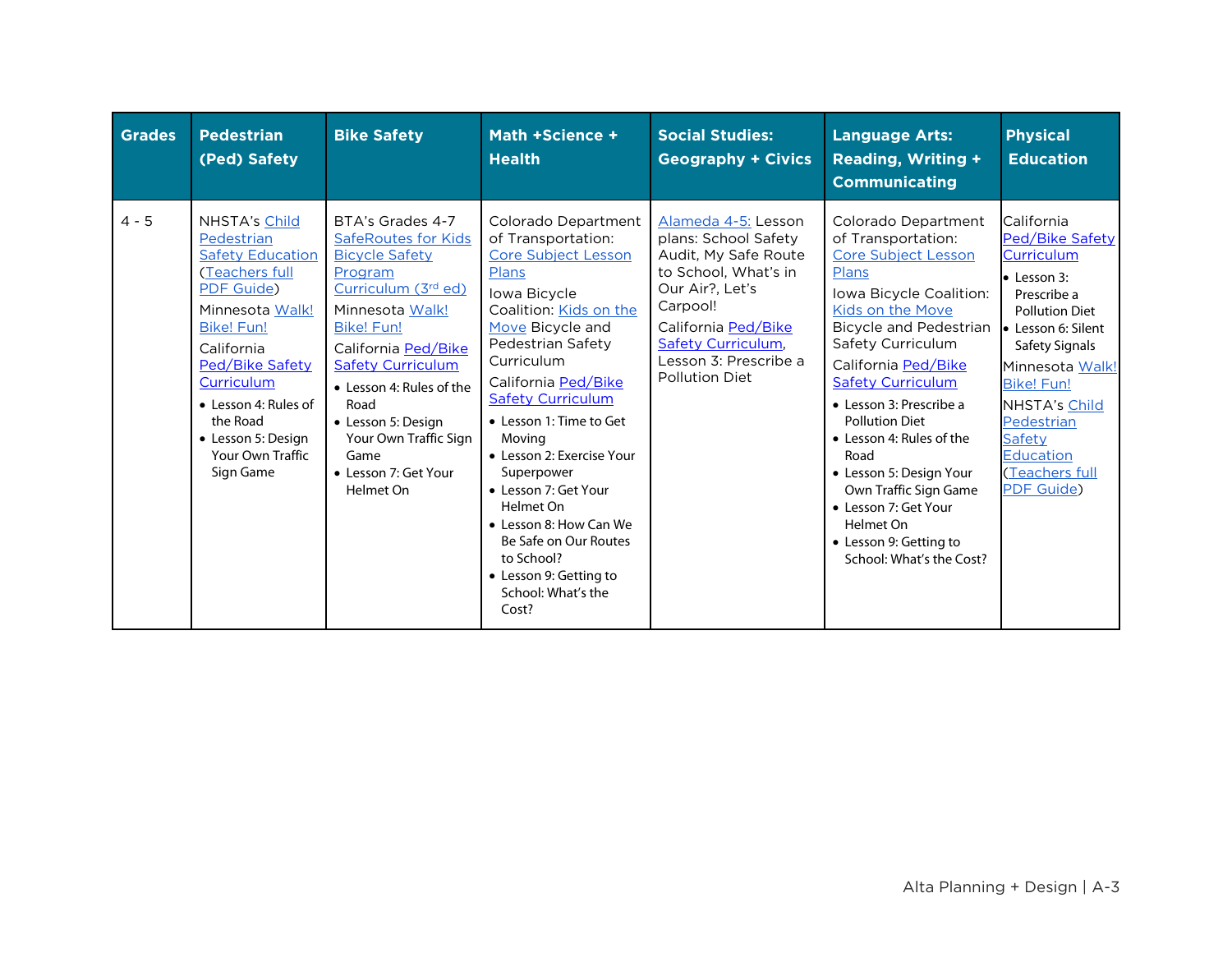| <b>Grades</b> | <b>Pedestrian</b><br>(Ped) Safety                                                  | <b>Bike Safety</b>                                                                                                                                                                                                                                                                                                                                           | Math +Science +<br><b>Health</b>                                                                                                                                                                                                                                                                                                                                                                                                                            | <b>Social Studies:</b><br><b>Geography + Civics</b>                                                                                                                                                   | <b>Language Arts:</b><br><b>Reading, Writing +</b><br><b>Communicating</b>       | <b>Physical</b><br><b>Education</b> |
|---------------|------------------------------------------------------------------------------------|--------------------------------------------------------------------------------------------------------------------------------------------------------------------------------------------------------------------------------------------------------------------------------------------------------------------------------------------------------------|-------------------------------------------------------------------------------------------------------------------------------------------------------------------------------------------------------------------------------------------------------------------------------------------------------------------------------------------------------------------------------------------------------------------------------------------------------------|-------------------------------------------------------------------------------------------------------------------------------------------------------------------------------------------------------|----------------------------------------------------------------------------------|-------------------------------------|
| $6 - 8$       | <b>WA State OSPI</b><br>Bike &<br>Pedestrian<br><b>Safety Education</b><br>Program | BTA's Grades 4-7<br><b>SafeRoutes for Kids</b><br><b>Bicycle Safety</b><br>Program<br>Curriculum (3rd ed)<br>American Alliance<br>for Health, Physical<br>Education.<br>Recreation and<br>Dance: Bikeology<br>Curriculum: Part 1,<br>Part 2, & Parent<br>Guide<br><b>WA State OSPI</b><br><b>Bike &amp; Pedestrian</b><br><b>Safety Education</b><br>Program | Colorado Department<br>of Transportation:<br><b>Core Subject Lesson</b><br>Plans<br>Oregon Department<br>of Transportation:<br>Neighborhood<br><b>Navigators</b><br>Curriculum<br><b>Active Transportation</b><br>Alliance: Unlocking<br>Your Future:<br>Transportation<br><b>Lessons for Middle</b><br>School<br>Transportation<br><b>Careers: Different</b><br><b>Bicycles for Different</b><br>Needs:<br>Transportation<br>Planning for Middle<br>School | Colorado Department<br>of Transportation:<br><b>Core Subject Lesson</b><br>Plans<br>Safe Routes to School<br>and Student Leaders:<br>Facilitator's Guide to<br><b>Engaging Middle</b><br>School Youth | Colorado Department<br>of Transportation:<br><b>Core Subject Lesson</b><br>Plans |                                     |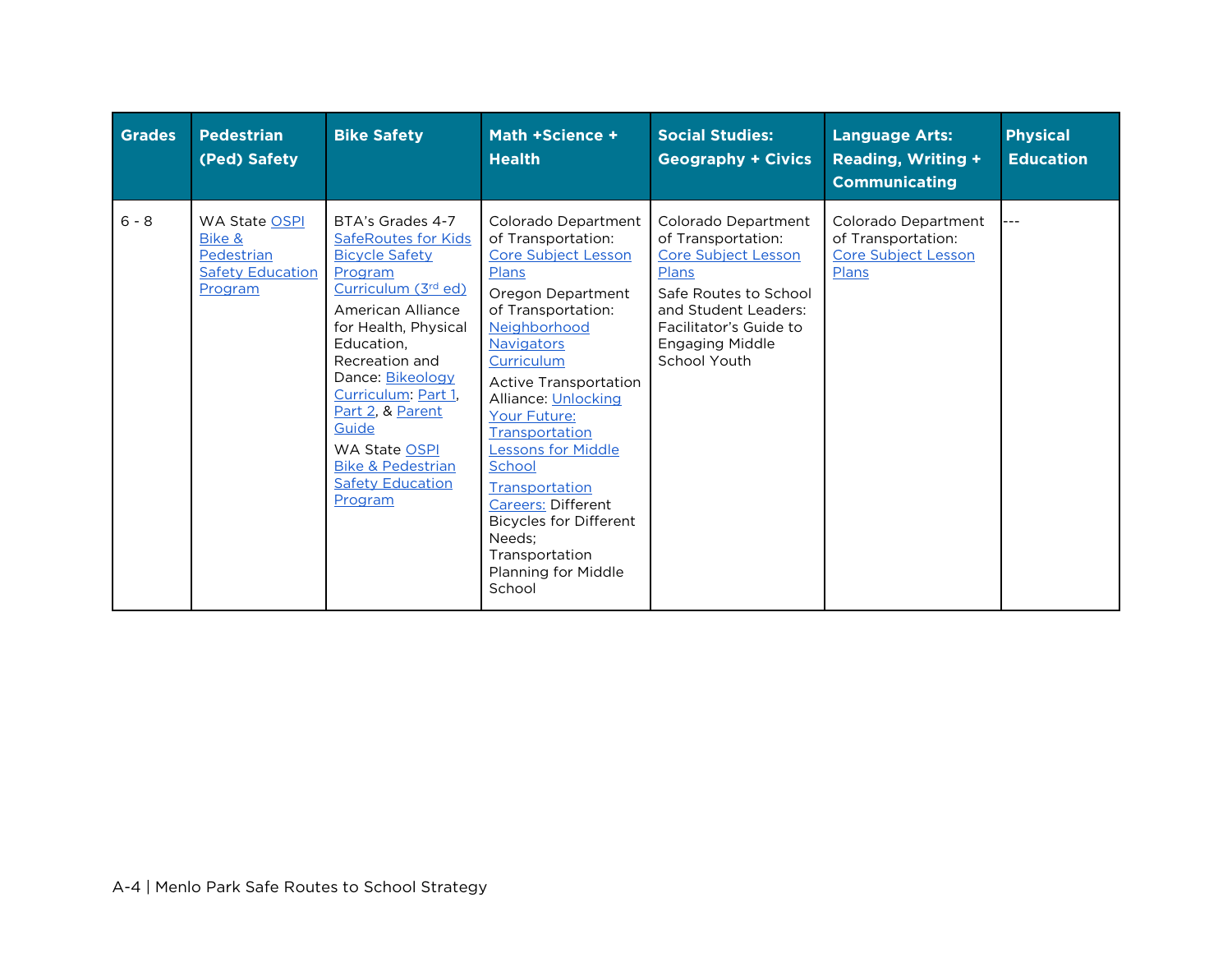| <b>Grades</b> | <b>Pedestrian</b><br>(Ped) Safety | <b>Bike Safety</b>                                                                                                                                                                                                                                 | Math +Science +<br><b>Health</b>                                                                                                        | <b>Social Studies:</b><br><b>Geography + Civics</b>                                                               | <b>Language Arts:</b><br><b>Reading, Writing +</b><br><b>Communicating</b>                                       | <b>Physical</b><br><b>Education</b> |
|---------------|-----------------------------------|----------------------------------------------------------------------------------------------------------------------------------------------------------------------------------------------------------------------------------------------------|-----------------------------------------------------------------------------------------------------------------------------------------|-------------------------------------------------------------------------------------------------------------------|------------------------------------------------------------------------------------------------------------------|-------------------------------------|
| $9 - 12$      | $---$                             | American Alliance<br>for Health, Physical<br>Education,<br>Recreation and<br>Dance: Bikeology<br>Curriculum: Part 1,<br>Part 2, & Parent<br>Guide<br>Pedestrian &<br>Bicycle Information<br>Center: Bicycle<br>Safer Journey (for<br>ages 15 - 18) | Transportation<br><b>Careers: Different</b><br><b>Bicycles for Different</b><br>Needs:<br>Transportation<br>Planning for High<br>School | Active Transportation<br>Alliance: High School<br><b>Complete Streets</b> ;<br><b>Student Learning</b><br>project | Active Transportation<br>Alliance: High School<br><b>Complete Streets;</b><br><b>Student Learning</b><br>project | $---$                               |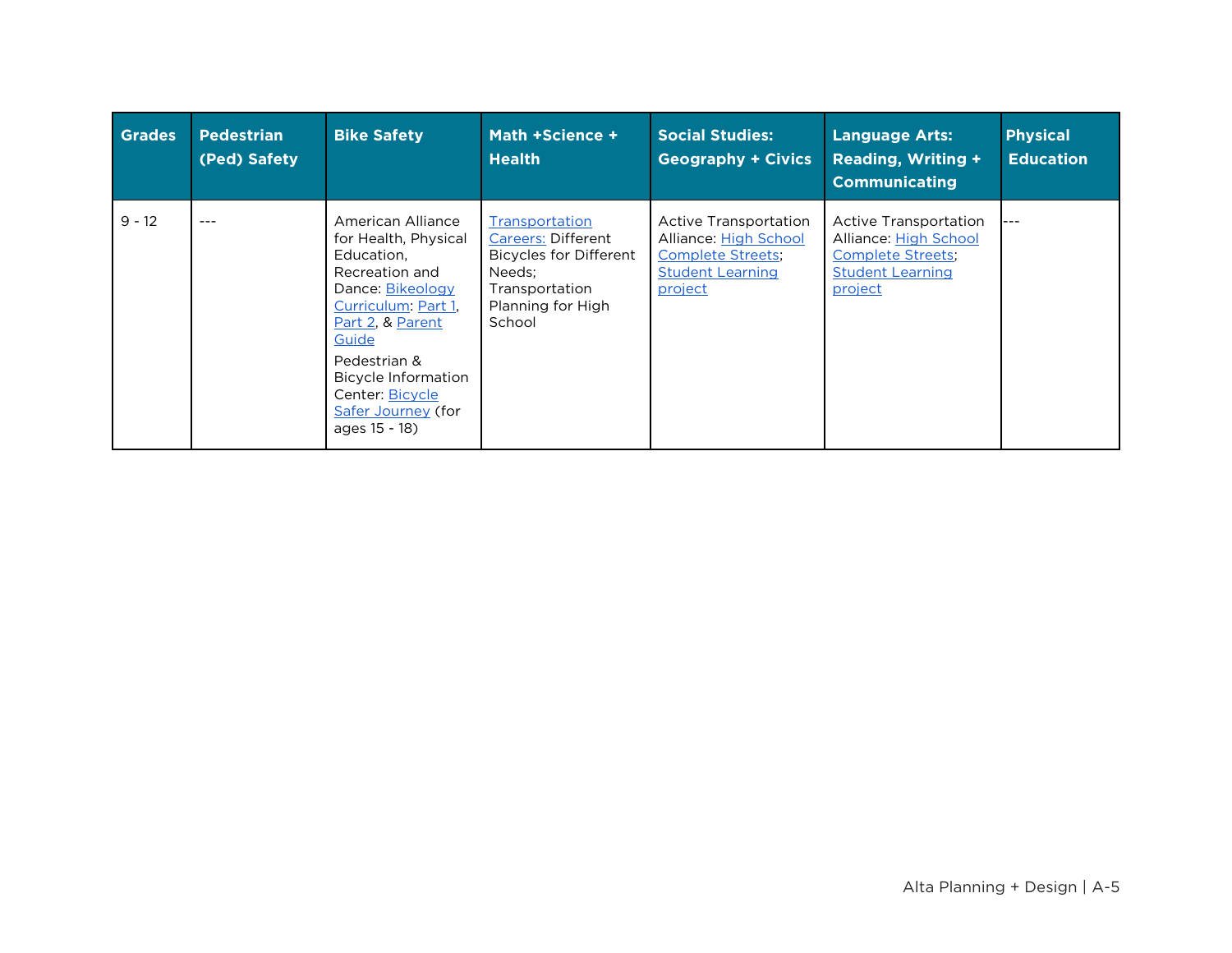## **Learning Concepts Matrix**

|                       | <b>Pedestrian (Ped)</b><br><b>Safety</b>                                                                                                                                       | <b>Bike Safety</b>                                                                                     | Math +Science + Health                                                                                                                                                     | <b>Social Studies:</b><br><b>Geography + Civics</b>                  | <b>Language Arts:</b><br><b>Reading, Writing +</b><br><b>Communicating</b> |
|-----------------------|--------------------------------------------------------------------------------------------------------------------------------------------------------------------------------|--------------------------------------------------------------------------------------------------------|----------------------------------------------------------------------------------------------------------------------------------------------------------------------------|----------------------------------------------------------------------|----------------------------------------------------------------------------|
| Younger<br>Elementary | Introduction to ped<br>safety*<br>• Traffic signs and<br>signals<br>• Basic road rules<br>and conduct (Use<br>Your Head Before<br>Your Feet rhyme)<br>• Intersection<br>basics | $- - -$                                                                                                | Health and environmental<br>benefits<br>• Mode capacity                                                                                                                    | Mapping the route<br>• Neighborhood sensory<br>walk<br>• Art contest | Health and<br>environmental benefits<br>• Green Heroes                     |
| Older<br>Elementary   | Ped safety practice<br>• Road rules and<br>conduct<br>• Walking survey<br>• Mastering<br>intersections                                                                         | Intro to bicycle<br>safety*<br>• Traffic safety<br>• Bike laws and<br>gear (Helmet fit,<br>Melon drop) | Travel mode survey and<br>impacts<br>• Eco-points score cards<br>• Components of air and<br>air quality<br>$\cdot$ CO2 cycle<br>• Health benefits of<br>walking and biking | Mapping the safest route<br>to school                                | Travel mode impacts<br>essay contest                                       |